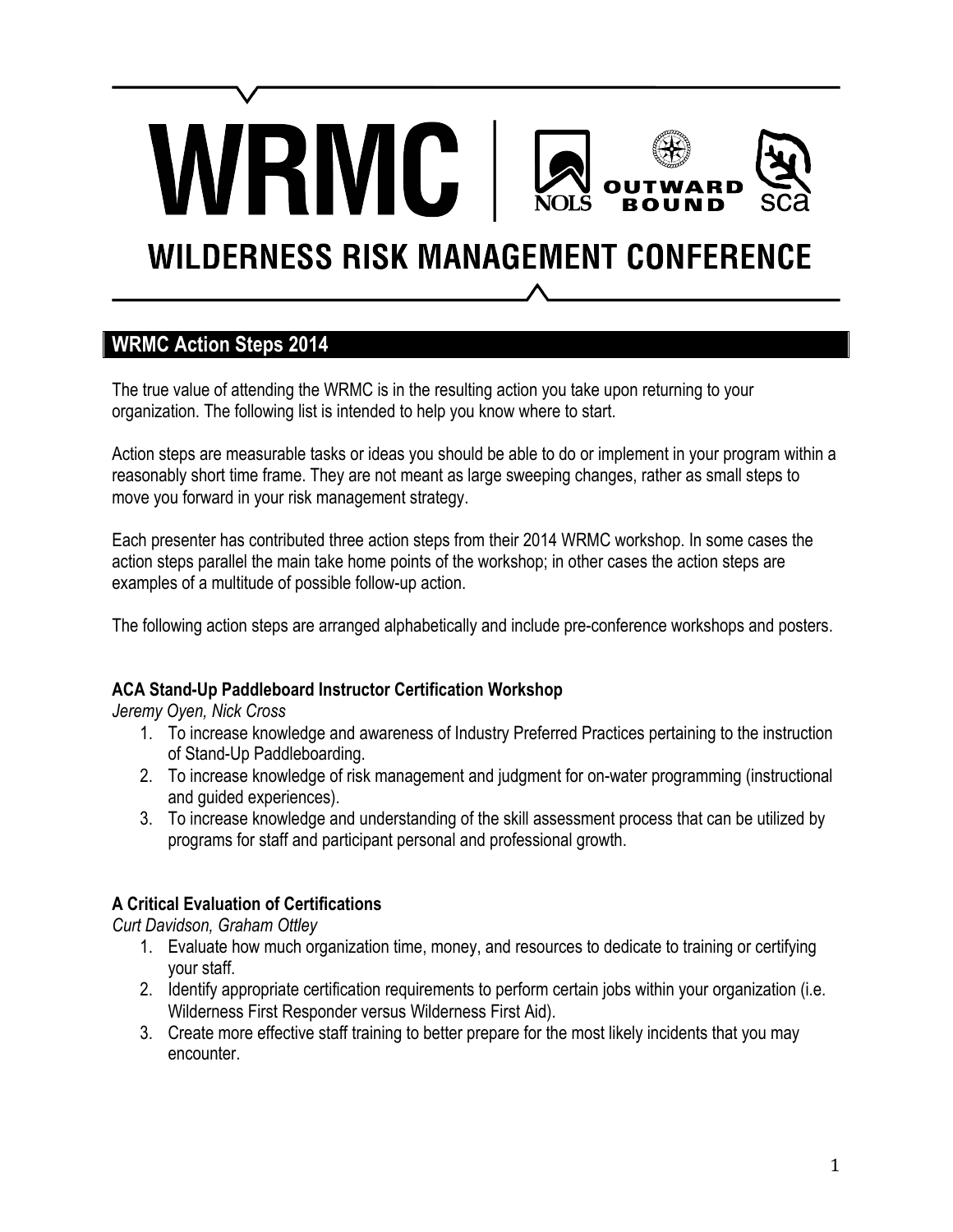#### **And the Winner is…(?) Hot Issues, Hot Cases**

*Catherine Hansen-Stamp and Reb Gregg*

- 1. Review your organization's risk management plan and/or policies to identify and address issues raised in this session's legal discussion.
- 2. Identify issues raised in this session that affect your operation and incorporate case discussion and outcome into your organization's staff training.
- 3. Work with legal counsel to review case law in your jurisdiction that address 3 issues raised in this session. As a next step, consider having legal counsel provide you with a brief review of case law and laws that specifically impact the different aspects of your operation and your documents, prioritizing discreet areas.

### **Beyond Read and Repeat: Training Staff to Understand and Analyze Risk Management Policies**

*Aaron Gorban, Jess Wilson, Winslow Carroll* 

- 1. Implement at least one new risk management training lesson that challenges your staff's cognitive processing within your next staff training cycle.
- 2. Prepare for your next training on risk management policies by performing a trigger/action/reason analysis for all policies to be taught.
- 3. Collaborate with another WRMC workshop participant or staff trainers, program administrators, or experienced staff from your organization to identify and generate additional policy training components where trainees could be given the opportunity to apply and analyze policy rather than read and repeat.

#### **Buried: A Mountain Guide's Reflection on a Tragedy**

*Ken Wylie*

- 1. Change guide team leadership and communication strategies.
- 2. Dissolve compartmentalization between personal habits, biases and decision-making in risk related environments.
- 3. Make human virtue a guide to managing safety in risk environments through the application of social courage, truth, acceptance, and human connection.

#### **Case Studies in Wilderness Medicine**

*Shana Tarter*

- 1. Review the experiences in which you have provided medical care, identify at least one thing that was different than you experienced in your training, and share that with your peers.
- 2. The next time you provide care in a remote setting, ensure you step away from the patient/scene, review your notes/verbalize your notes, and create physical or temporal distance before making key decisions.
- 3. Add an extended (12 or more hours) scenario into staff training to prepare instructors for long-term care responsibilities.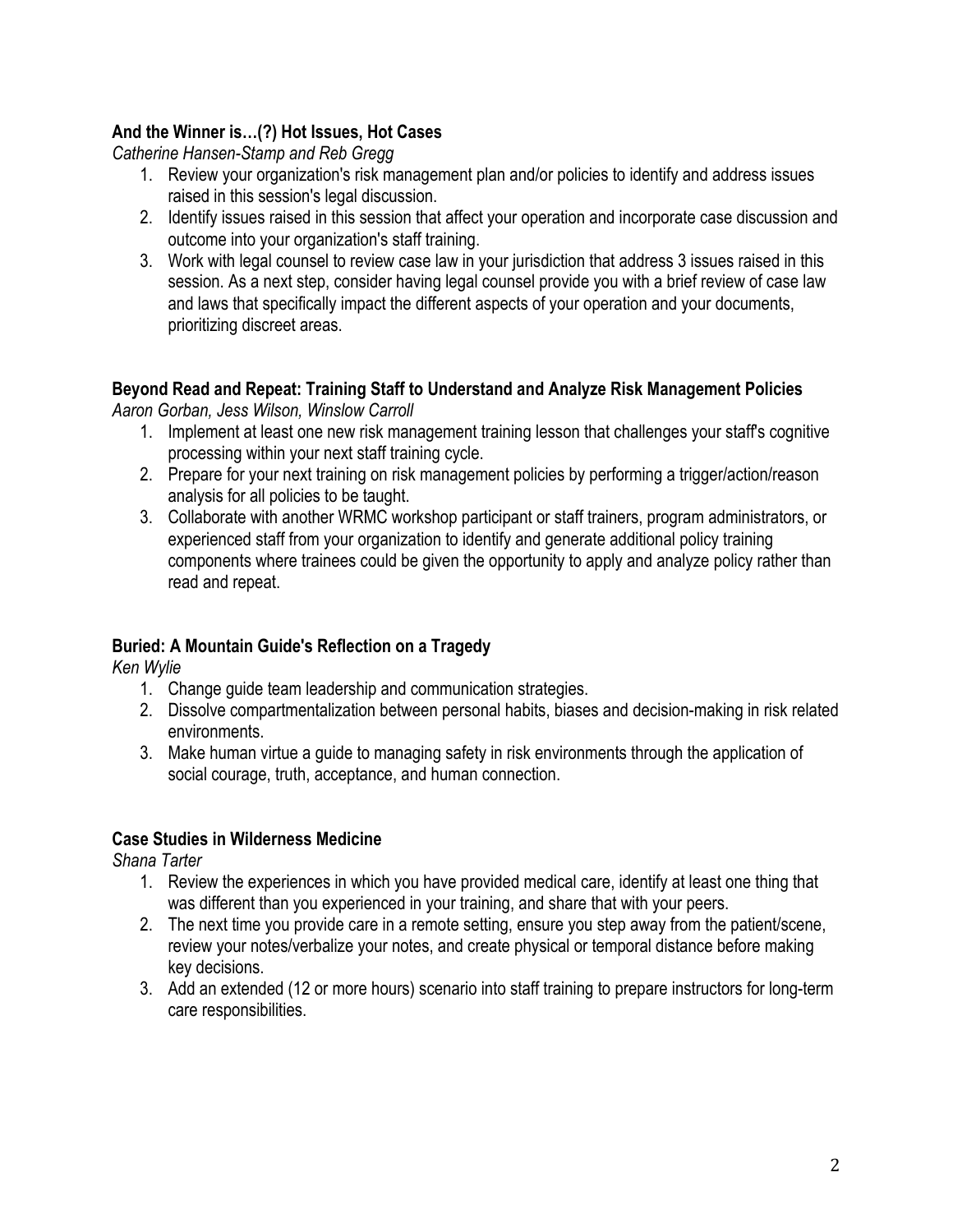#### **Concepts and Strategies for Developing Risk Management Related Decision Making in your Staff** *Aaron Ball*

- 1. To provide an understanding of how people make decisions so as to understand the implications for specific decision-making development strategies.
- 2. To review the findings from the study so programs can have at a holistic perspective for field staff decision-making development.
- 3. To draw implications for administrators as which elements of staff development should receive the most attention and how to potentially integrate those elements into the program.

#### **Containers as Boundaries: Proactive and Participant-Centered Strategies to Raise Risk Awareness**

*Tim Hare, Aaron Slosberg, Ryan Wagner* 

- 1. Work with colleagues to describe your institutional risk tolerance, thus the boundaries of your institutional container – state it in one line.
- 2. Define the specific elements and practices that shape the various containers that hold a participants experience on your programs – map them out.
- 3. Define three areas where you would like to strengthen layers at your institution with greater intentionality and three areas where you would like to allow more participant and leader autonomy.

#### **Contracting with Third Parties**

*Catherine Hansen-Stamp, Justin Talbot, Todd Duncan*

- 1. Analyze your organization's current (or projected) contracting arrangements. Consider whether those arrangements align with your mission, and adjust as appropriate. Characterize the nature of the remaining relationships, and develop screening guidelines.
- 2. Work with informed legal counsel to develop a contract template or template/s for your contracting relationships.
- 3. Consider targeted staff training regarding roles and responsibilities in contracting relationships.

#### **Creating an Emotionally Safe Environment on Wilderness Expeditions**

*Janae Turner, Katie Dalbey, Amy Ambachtsheer* 

- 1. Include emotional safety in staff training.
- 2. Review you organizations policies and procedures, as well as paperwork given to students and families, to ensure organizational guidelines regarding emotional are clear and transparent.
- 3. Conduct review on any safety incidents (behavioral, motivational, or otherwise) in which potential issues of emotional safety occurred.

#### **Crisis Management: A Preplan in Action**

*Drew Leemon*

- 1. Identify three to five questions that would likely be asked of your organization in a crisis.
- 2. Craft organizational and crisis message points unique your organization.
- 3. Practice two new methods of monitoring social media.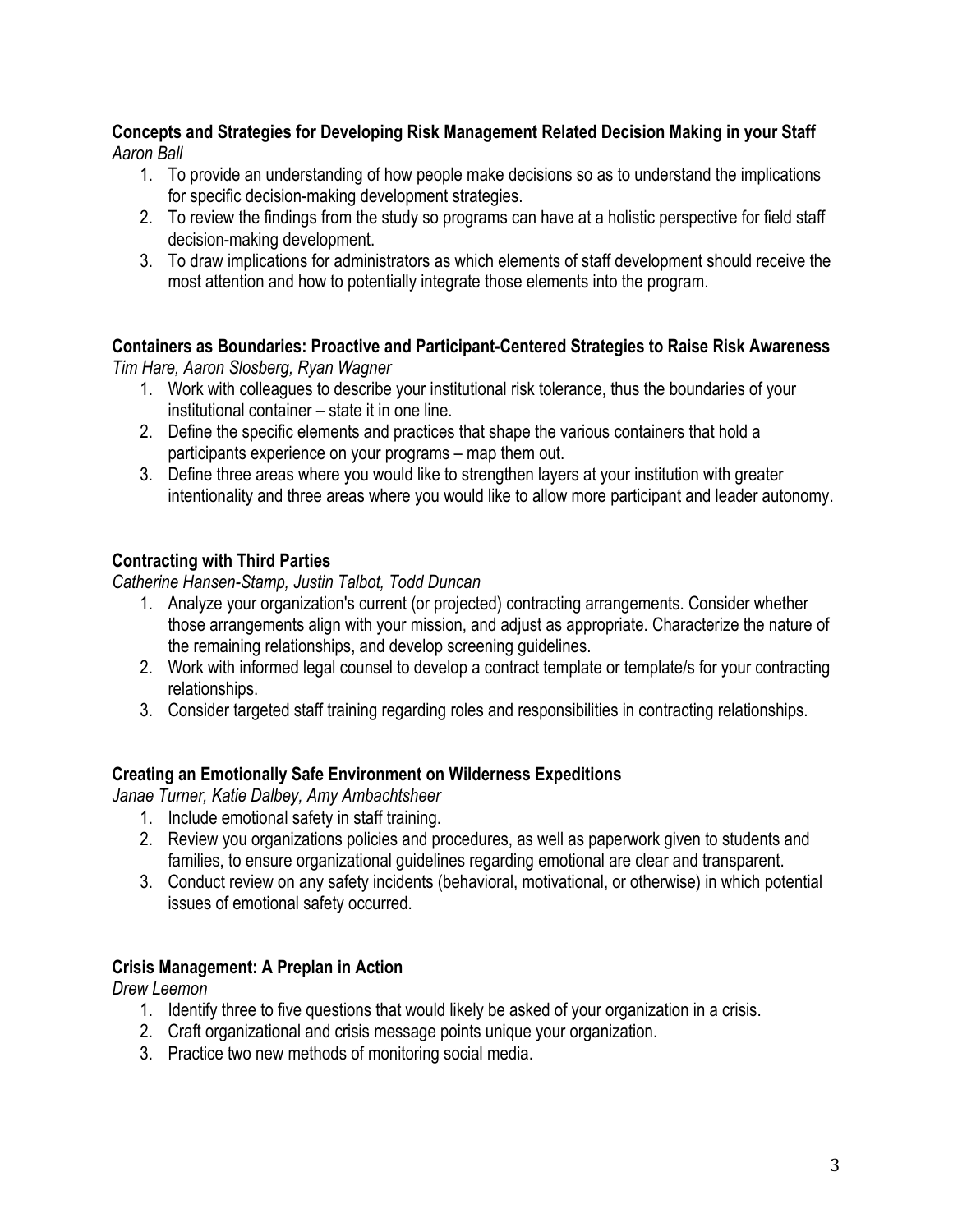#### **Decision Making: Errors of Perception**

*Gates Richards*

- 1. Address decision-making strategies within your team as a concept worthy of attention, but do so without focusing on a specific decision.
- 2. Conduct some of these activities within your team to illustrate that we all have misperceptions this is a fact, not a judgment.
- 3. Create a decision-making system within your team to minimize the chances of only one perspective being used in the DM process.

#### **Electronics for the Outdoor Leader**

*Bob Myron*

- 1. Identify the electronic tools that you feel would benefit your program.
- 2. Create a budget around the use of these tools and training your staff. Get the budget approved and implement this technology into your program.
- 3. Develop an action plan for what to do when the electronics fail (both in the field and when they return).

#### **Grassroots Organizing: A Tool to Shift Your Risk Management Culture**

*Melanie Mac Innis, Alex Kosseff, Sascha Paris*

- 1. Identify 1-2 potential changes in risk management practices with volunteers to obtain valuable input, increase buy-in, and promote universal implementation.
- 2. Learn the training and safety approaches of peer organizations and implement 1-2 of their best ideas in your program.
- 3. Receive and discuss examples of different standard and requirements used in volunteers organizations.

## **How to Prepare and Execute Effective Critical Incident Simulations with Administrative Staff**

*Mark Vermeal*

- 1. Identify 3-5 plausible critical incidents.
- 2. Determine where on the simulation continuum their organization currently is and plan the first in a series of administrative staff simulations.
- 3. Conduct the simulation and implement changes.

#### **'I'm Not Like the Others': 3 Activities to Minimize the Emotional Risk of Exclusion**

*Aparna Rajagopal-Durbin*

- 1. Facilitate three exercises from the "NOLS Inclusion Briefing Guide" (found in the WRMC on-line resource center) with your staff.
- 2. Encourage staff to use the "Iceberg of Diversity" activity (found in the WRMC on-line resource center) with program participants.
- 3. Every week, practice one act of allyship, and encourage your staff to do the same.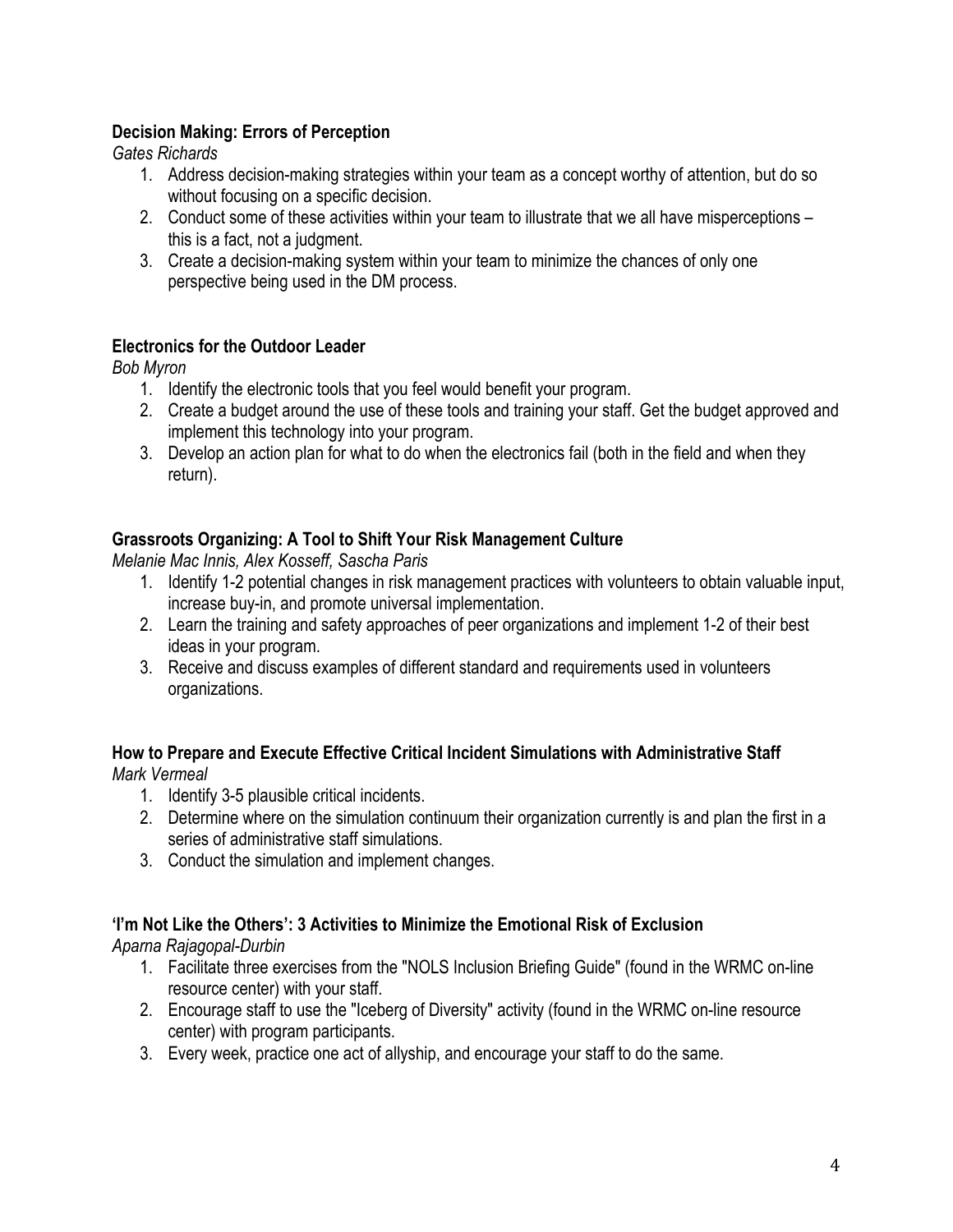#### **Incident Reporting and Analysis**

*Billy Roos, Mark Vermeal*

- 1. Create a format/form for incident reporting in the field.
- 2. Implement an incident reporting system/database for documenting incidents.
- 3. Define a method(s) for incident analysis and reporting.

#### **Inclusion and Cultural Competence for the Outdoor Educator**

*Aparna Rajagopal-Durbin*

- 1. Facilitate three exercises from the "NOLS Inclusion Briefing Guide" (found in the WRMC on-line resource center) with your staff, and encourage them to use the "Iceberg of Diversity" activity with program participants.
- 2. Incorporate inclusive structural practices and language to change your organizational culture.
- 3. Document and share inclusion-related field incidents with the WRMC community so we can all learn from them.

#### **Insurance Provisions in Outdoor Organization Contracts and Permits**

*Don Pachner*

- 1. Create an outline of insurance that can be referred to for contract review.
- 2. Review the insurance provisions of your organization's current contracts, permits and other written agreements for compliance and contact your insurance agent/broker, if necessary.
- 3. Review the need to put written agreements in place where a need exists to define insurance responsibilities of your organization's relationship to third parties.

#### **Intro to Climber First Aid**

*Seth Hawkins, Bryan Simon*

- 1. Climbers and leaders will maintain awareness of common climbing overuse injuries and their warning signs, improving injury prevention.
- 2. Climbing leaders will implement evidence-based rather than anecdotal or experiential treatments for common or dangerous climbing conditions.
- 3. Climbers will implement their gear for climber-specific first aid treatments when necessary.

#### **It Just Got Worse: Managing Conventional and Social Media in Crisis Situations**

*Skip King*

- 1. Determine who in your organization will handle the key outreach and monitoring roles in a crisis situation.
- 2. Identifying internal and external human and physical resources that will facilitate crisis management.
- 3. Assessing internal human assets, and identifying training needs to enhance existing skillsets.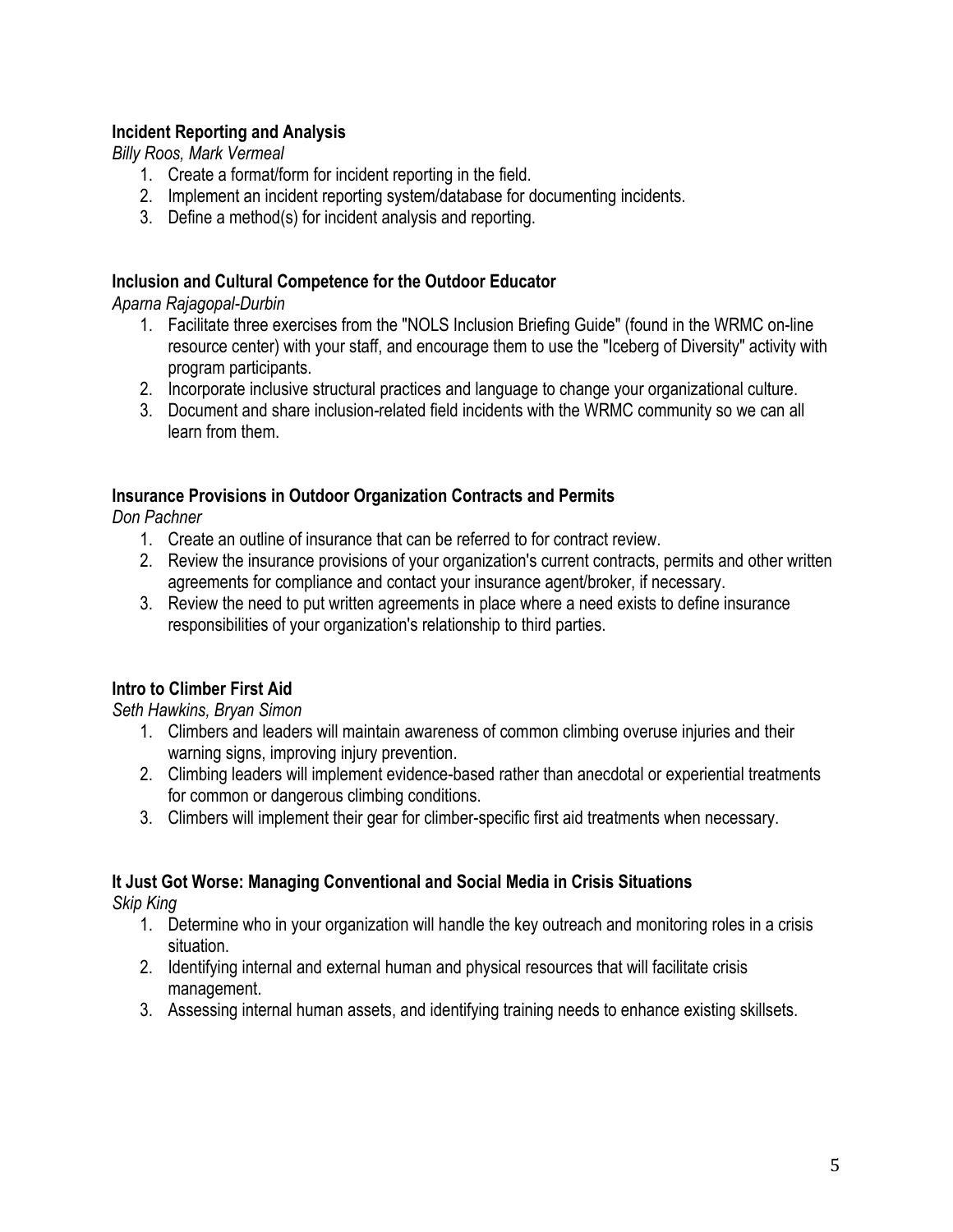#### **It's Not All Megafuana and Altitude: Mitigating the Small but Mighty Hazards**

*Nelson Bruni, Laura Luttrell* 

- 1. Examine how your organization currently trains staff and participants on identification of these hazards.
- 2. Revisit your relationship with the land management agency where you operate. Are there assumptions about tolerable levels of ticks and poisonous plants where you camp, work, hike, etc?
- 3. Create an organization-wide system for tracking sites where ticks or poisonous plants have been an issue and where staff can formally request mitigation methods for their programs.

#### **Keeping Field Staff Fresh: A Model for Ongoing Training**

*Rebecca Bear, Jeremy Oyen*

- 1. Outline your organization's current field staff training timeline and assess current strengths and weaknesses in the plan.
- 2. Use the REI Outdoor School Instructor Training plan, provided in the 2013 WRMC Resources, as a resource for improvements to your plan.
- 3. Design one new field assessment for your staff.

#### **Managing Legal Issues After a Serious Incident: What to Do, What to Say**

*Frances Mock*

- 1. Identify the person in your organization who will be responsible for collecting evidence, interviewing witnesses, and managing the legal issues after an incident.
- 2. Create forms to help track communications, evidence, and witness statements. (Examples of these forms will be shown.)
- 3. Educate your staff about the discoverability of internal communications and the need to be thoughtful about what you say.

#### **Media Training: Sound Bites, Tips and Tricks, and Communicating in a Crisis**

*Travis Taylor, Karmina Zafiro*

- 1. Designate spokespeople for your organization.
- 2. Develop key messages for likely crisis scenarios.
- 3. Rehearse media interview skills.

#### **Mock Trial Focus Group**

*Tracey Knutson, Wilma Gray, Tony Clapp*

- 1. Learn issues central to wilderness recreation lawsuit and discover the range of responses and attitudes that can be expected from jurors at trial.
- 2. Armed with these insights, program leaders/owners can assist your attorney to tailor strategy for handling a lawsuit to fit best with your organization, including discovery and possible settlement.
- 3. Provide risk assessment data useful for your program.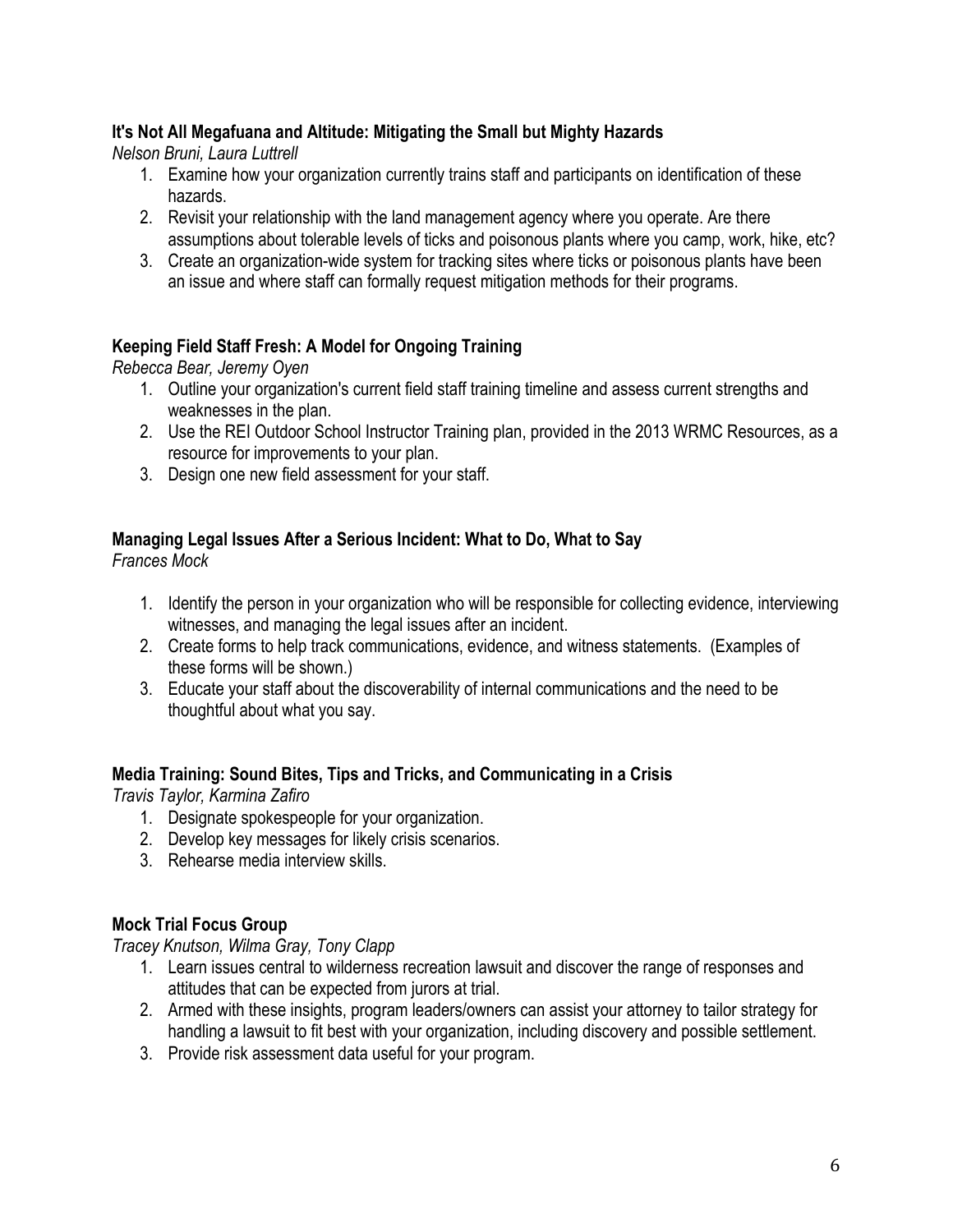#### **Near-Critical Incident Response**

*Brendan Madden*

- 1. Attendees will be able to recognize and react to a Near-Critical Incident
- 2. Attendees will be able to create a structured, informative and supportive debrief
- 3. To create a culture of comfort with reporting serious near misses in your organization

#### **Near Miss Incidents are Telling You Something Important. Are you Listening?**

*Josh Cole, Steve Smith*

- 1. Interview field staff to determine whether or not near misses are being reported and if they are not being reported, determine why.
- 2. Carefully track, analyze and disseminate learning from near misses.
- 3. Design an organizational plan for promoting a culture that uses near misses as opportunities to develop better risk management practices.

#### **NOLS Risk Management Training for Administrators**

*Liz Tuohy, Katie Baum Mettenbrink*

- 1. Take two exercises from the training and use them in an administrative staff training in the next six months.
- 2. Ask your insurance carrier if they have tools that you can use for driving training.
- 3. Clarify emergency response roles and procedures, in writing, with your contractors.

#### **Parent Phone Call Lab**

*Justin Talbot*

- 1. Identify two characteristics or behaviors of potential parents (or clients) that are likely to hook you into angry or defensive communication. Write down one strategy for responding constructively to each of those behaviors.
- 2. Identify five pieces of information you want to have written down before making your next parent phone call about a behavioral incident. Then do the same for a medical incident. Incorporate those lists into your next staff training.
- 3. Identify two people in your program or a similar program who can serve as resources for you in preparing for or debriefing a challenging parent phone call. Contact those people in the next six months about serving as resources for you in the future.

# **Performing Under Pressure: Making Good Decisions in Stressful Times (pre-conference)**

*Deb Ajango*

- 1. Create a realistic and intense/stressful emergency-based scenario (field or administrative) that can be used to improve instructor performance under stress.
- 2. Develop organizational guidelines or a create a form that can be used to help people give and receive effective feedback.
- 3. Create a useable and effective checklist that is single-task oriented and that can help guide employees through a field emergency.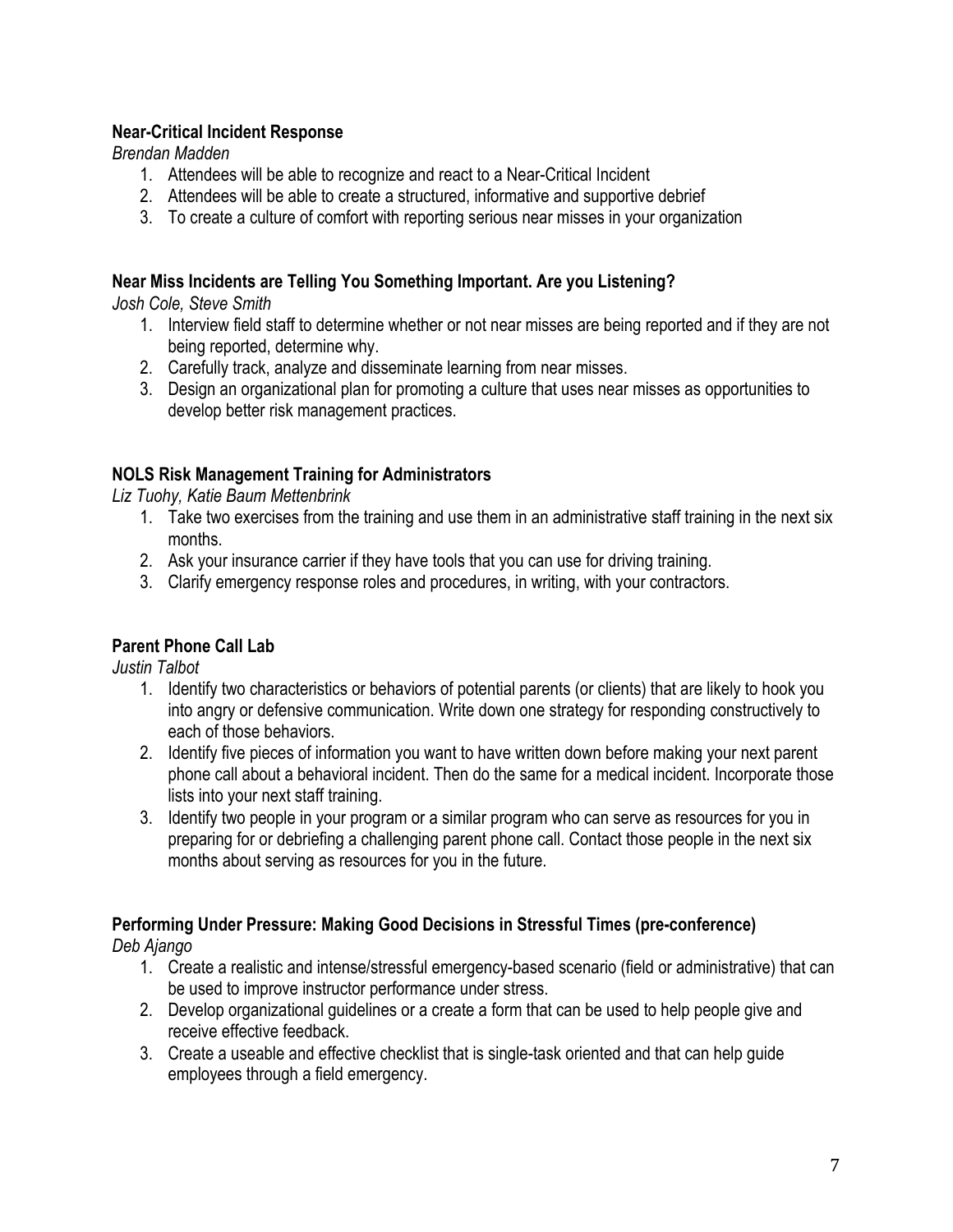#### **Performing Under Pressure**

*Deb Ajango*

- 1. This workshop will identify how and why people under-perform during intense situations. Participants will be asked to identify specific teaching methods that can be incorporated into their own organizations that can improve instructor performance under stress.
- 2. Participants will be given ideas for modifying field emergency action plans; they then will identify how these ideas can be incorporated into their own organizations in an attempt to improve instructor performance under stress.
- 3. Participants will be given ideas for modifying administrative action plans; they then will identify how these ideas can be incorporated into their own organizations in an attempt to improve administrative performance under stress.

#### **Physiological Effects of Adventure Activities: Is it All in Our Minds?**

*Adrew Bailey*

- 1. To enhance program outcomes, planners should be aware of the physiological impacts of various activities on participants of varying experience.
- 2. To better facilitate outdoor activities and group experiences, field instructors should be aware of the potential mental stress induced by various activities.
- 3. To ensure individual and group safety and satisfaction, instructors and program planners should take into account participant experience, activity milieus, group processing procedures, and counter-intuitive energy expenditures for each course experience.

#### **Risk Management: An Ocean Rowing Perspective**

*Lloyd Figgins*

- 1. Identify areas of planning that need to be completed prior to embarking on an expedition.
- 2. Develop and understand what an effective training plan is.
- 3. Apply a strategy to test every element of the expedition to failure.

#### **Risk Management: The Traumatic Aftermath**

#### *Will Marling*

As an introduction to area of crisis response and intervention:

- 1. To identify emotional needs after a critical incident, risk managers should diagram the emotional impact to determine priorities.
- 2. To equip team leaders with skills to support those harmed and traumatized, risk managers should introduce crisis intervention checklists to team leaders during training.
- 3. To promote physical and emotional health, risk managers should follow a self care checklist with every managed incident.

#### **Risk Management Update to Drowning and Submersion Injuries**

*Justin Doroshenko, Seth Hawkins*

- 1. Outdoor trip leaders should receive specialized training for any aquatic environments in which they anticipate possible rescues.
- 2. Outdoor trip leaders of trips in or around water should receive pre-trip training in ways drowning care differs from other standard first aid.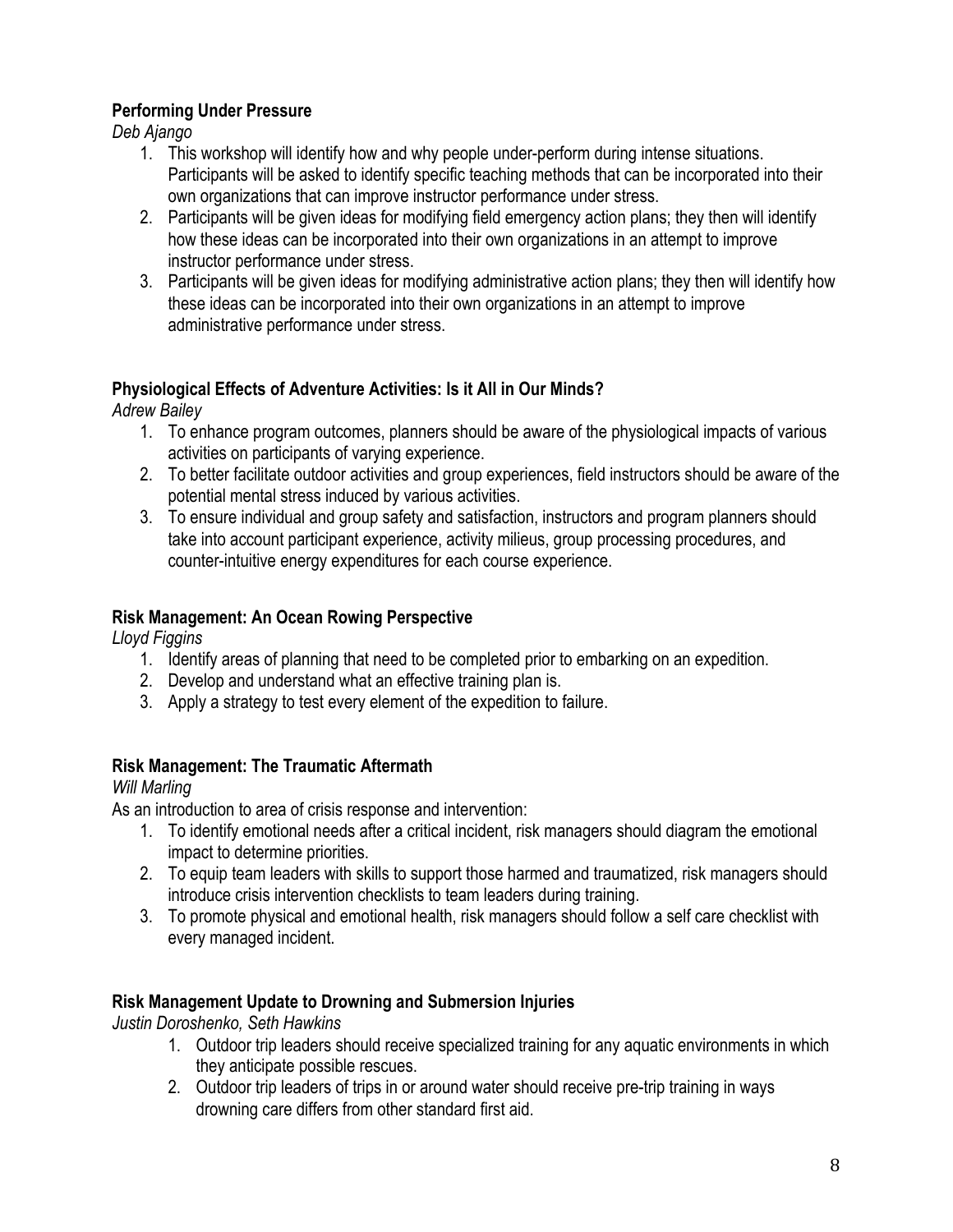3. Risk management practice should have clear mechanisms to identify swimming ability on trip participants, screening policies regarding conditions which could increase drowning risk, and clearly establish policies regarding supervision of swimmers on trips.

#### **Screening the Whole Applicant**

*Anneliese Thies*

- 1. The next time you approach a participant interview ask yourself: Who are you talking to? Have you tailored your approach to match their age and experience? Why are you talking with them? Do your questions serve a purpose? How are you talking with them? Is your goal to build confidence or set boundaries?
- 2. Review the communication between admissions and program delivery, are you each getting what you need from this relationship? What could be strengthened?
- 3. Review your 2013 incidents, what was your rate of undisclosed issues? Were they primarily medical or psychological? Come up with interview questions that might address your highest areas of undisclosed issues.

#### **Should Wilderness Program Staff Always Accompany Their Group? Three Views**

*Ken Kalisch, Brad Daniel, Andrew Bobilya*

- 1. Decide where you stand regarding the use of Solo & Independent Student Travel in outdoor programming. As an administrator or instructor, will you allow these components in your program? If a difficult decision, do further research and reflection.
- 2. Document to what degree you will permit unaccompanied student experiences in your program. If permitted, describe the boundaries or limits of your practice. If an administrator, document instructional policies in detail for your staff manual.
- 3. Develop a plan for training instructors to manage the risk of unaccompanied student experiences, if they are permitted. Use scenario-based discussions or role-plays to clarify what decisions are left to staff judgment and what is not (i.e. organizational policy).

#### **Small Organization Emergency Response Plans: Where do I Start?**

*John Kelley*

- 1. Identify individuals and organizations that will be resources in the creation of your emergency response plan.
- 2. Create an outline of key features for your organization's emergency response plan.
- 3. Develop strategies to build collaboration with local emergency services.

#### **Standards Do Exist for International Programs**

*Natalie Mello*

- 1. Use Standard 8 (Health, Safety, Security and Risk Management) when developing or reviewing a program.
- 2. Use the standards to develop a new or review an existing international program.
- 3. Acquire one resource recommended in the session and apply it to your program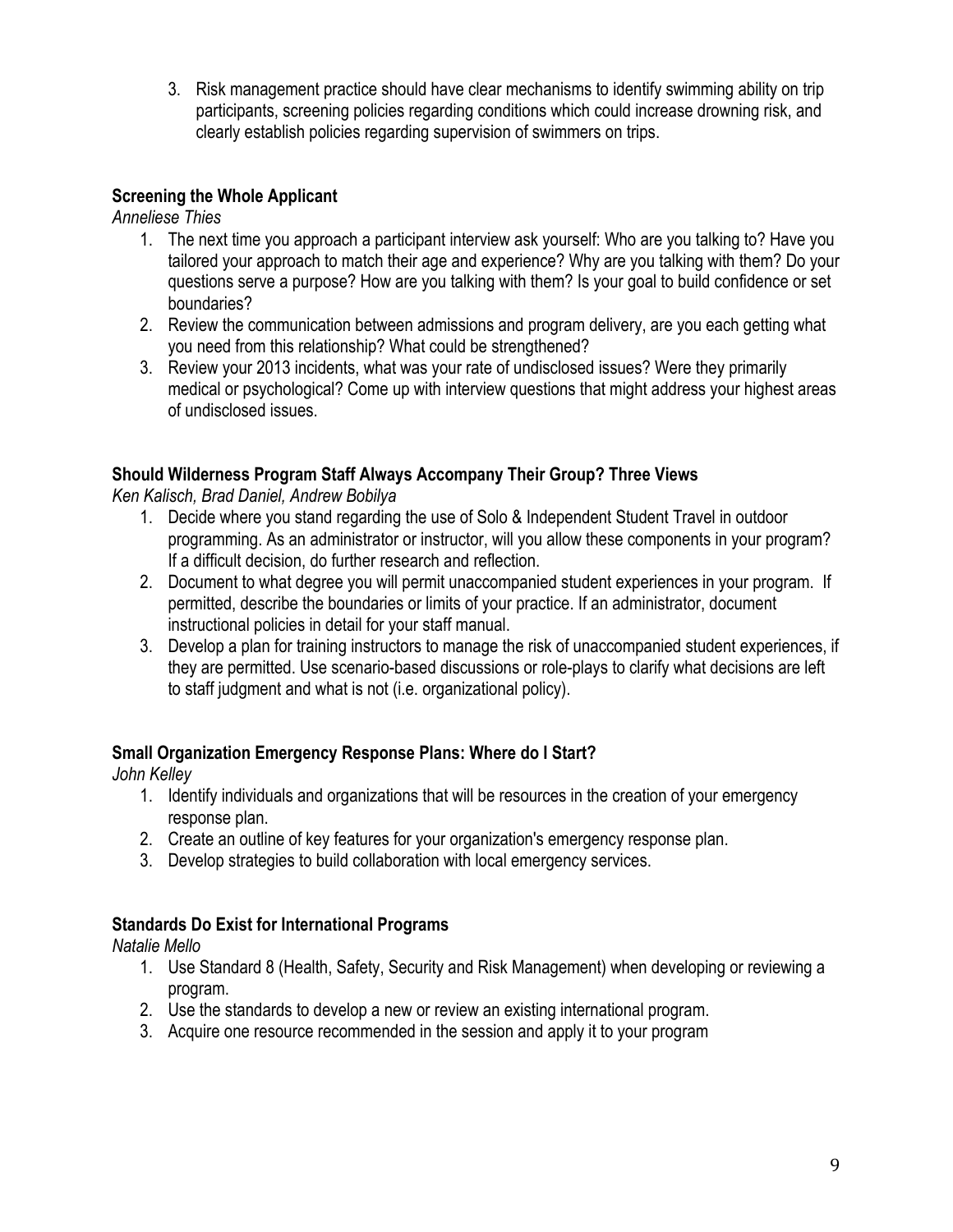#### **Stupidity Explored: Mindful Leadership Amplified**

*Lester Zook*

- 1. Develop a tool or questionnaire for leaders to help them evaluate what personal qualities they possess that might predispose them towards an incident.
- 2. Schedule a meeting with program leaders to discuss, or routinely include as a part of trip debriefs, input on specific programmatic and administrative vulnerabilities.
- 3. Seek out one or two well known program leaders and ask them to begin sharing stories of prior incidents and mistakes, to begin establishing a climate of mutual learning from past incidents and mistakes.

#### **Supporting Struggling Participants: Strategies for Managing Behavioral and Mental Health Issues** *Katie Baum Mettenbrink*

- 1. Define two zero-tolerance and five case-by-case participant behaviors for your organization, and check alignment between administrators and field staff at next opportunity by soliciting examples of each and discussing.
- 2. Query field staff about challenging behavior or mental health incidents they have faced. Choose 2- 3 as case studies for next staff training or briefing. Talk through the case studies and identify what management strategies might be appropriate and how staff could determine whether the situation is field manageable.
- 3. Make a list of 5 questions you'd like field staff to consider in assessing a challenging behavioral or mental health issue. Aim for questions that will help your staff decide whether the participant should continue on your program.

#### **Tech Talk: Safety, Communication, and Navigation in the Backcountry**

*Chip Noble*

- 1. Review current safety and communications protocols with your team and determine what role satellite technology might play in your trip planning, sharing, and exploring process.
- 2. Review the strengths and weaknesses of each form of satellite communications technology and select the one that is appropriate for your team.
- 3. Revise your team's safety and communications protocols to incorporate the newly selected satellite communications technology and stage a practice event with escalating levels of emergency response.

#### **10 Steps to Better Risk Management**

*Alex Kosseff*

- 1. Identify up to 10 steps your program can take to improve risk management fundamentals.
- 2. Establish a plan including human resources and a timeframe for addressing the risk management steps relevant to your program.
- 3. Evaluate the next steps for your program's risk management efforts such as forming a risk management team, conducting an internal or external risk management review, or enhancing leader training.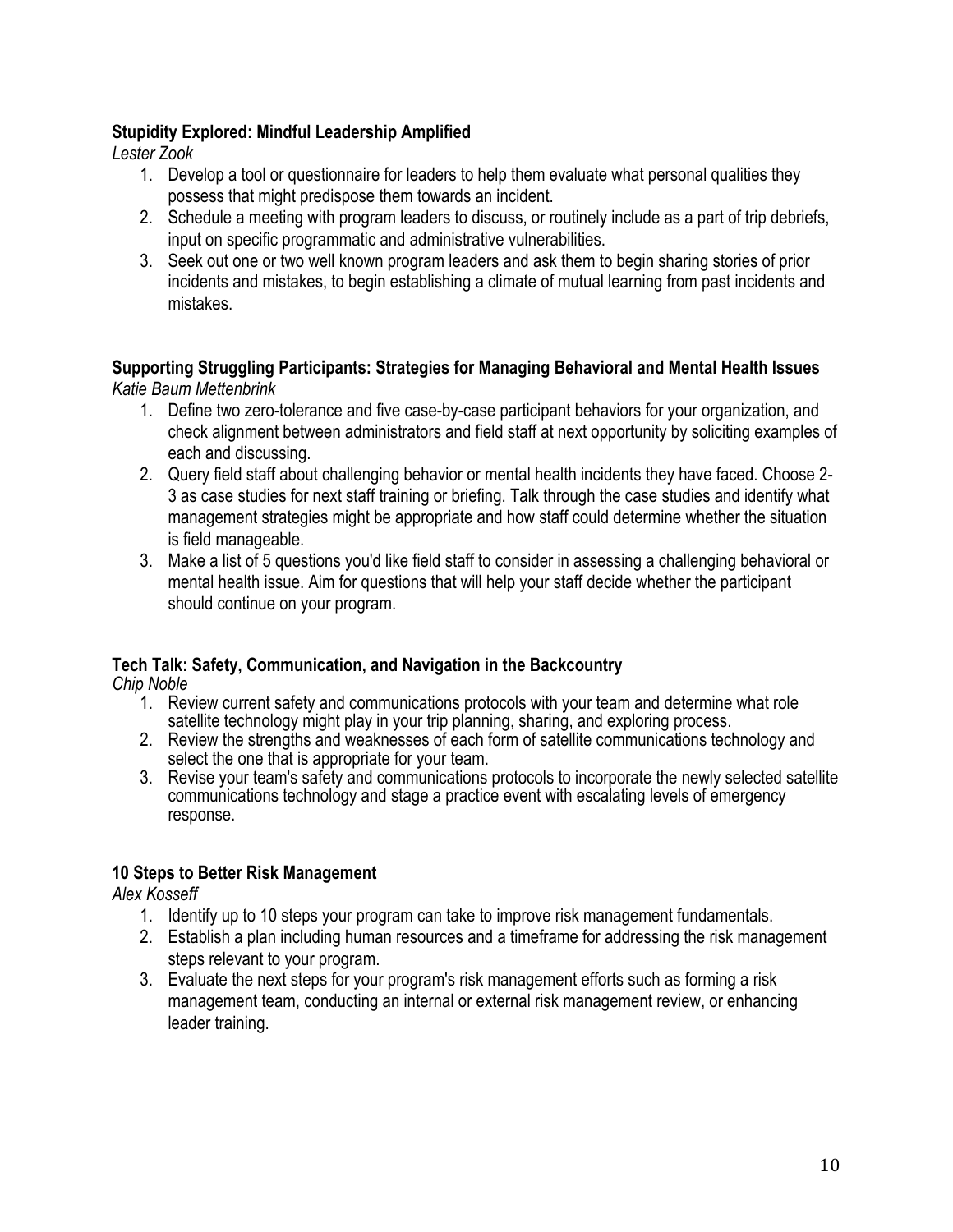#### **The Law Says 'Yes' to Risk**

*Reb Gregg*

- 1. Understand your organization's legal duty of care, and it's implications for a negligence claim.
- 2. Review your areas of exposure to claims of a client/student, and strategies for protecting the client and your organization in those areas.
- 3. Conduct your annual review of your Participant (or other exculpatory) Agreement now.

#### **The Normalization of Deviance**

*Aram Attarian*

- 1. To enhance program safety, instructors should familiar themselves with the factors associated with "normalization of deviance."
- 2. With your program's risk management committee develop a plan to address "normalization of deviance."
- 3. To create an awareness of "normalization of deviance", program administrators should include a session on this topic in their annual staff training(s).

#### **The Value and Practice of Medical Screening**

#### *Amberleigh Hammond*

Participants will be able to:

1. Analyze what the purpose of medical screening is for your program.

2. Articulate your organizational risk tolerance as it pertains to medical screening, accepting participants, and the complexity of a possible evacuation.

3. Create/modify your medical form based on the purpose of their screening, staff training, and course environment.

#### **Top 10 General Dos and Don'ts to Avoid in Liability**

*Tracey Knutson*

- 1. Entities should have greater awareness of where their practices intersect with new and increasing liabilities.
- 2. Entities will have a heightened awareness of what the latest greatest claims are being made by plaintiffs and their counsel and how to avoid those traps.
- 3. Entities will be able to take these issues back and examine their existing policies and procedures for areas that can and should be updated or revisited.

#### **Training to Failure and Other Unlikely and Highly Effective Training Strategies**

*Jeff Jackson*

- 1. Articulate the boundaries of your program's risk tolerance. These boundaries separate normal and non normal.
- 2. Plan staff training to test the boundaries of normal.
- 3. Tell staff "you're the guide, you're in charge, you need to respond". Repeat repeatedly.